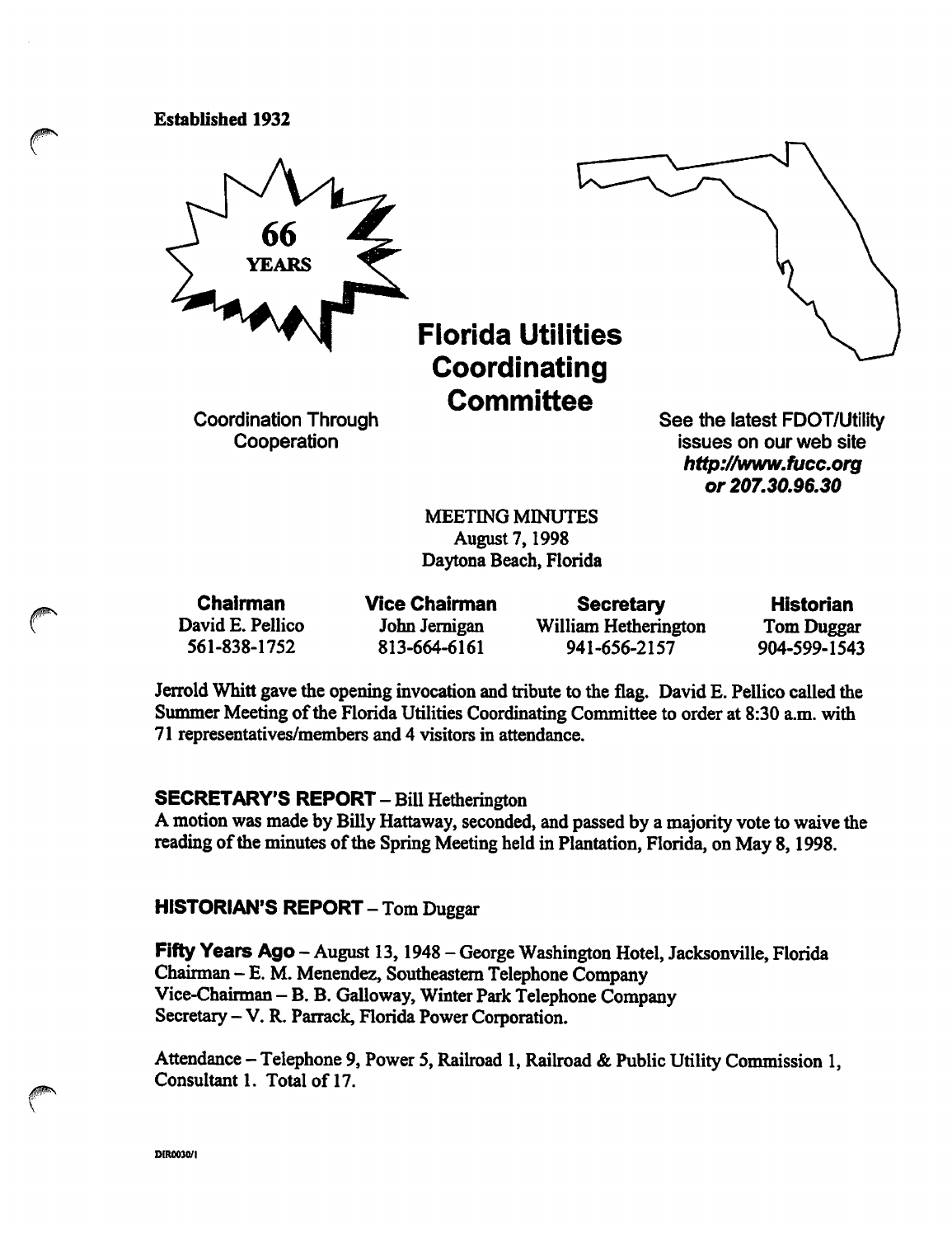Old Business: Mr. Parrack reported upon an attempt to get further information on the "Man ual on Uniform Traffic Control Devices" from the American Association of State Highway Officials. A letter was read from their executive secretary stating the manual would not be ready until August. The extent to which this association may be recognized was discussed.

The matter of changes to wire crossings because of house moving, etc., was discussed. It was pointed out that the State Railroad Commission licenses house movers to make specific moves if the heights exceed a certain minimum. Also pointed out that all taxicabs, buses, sightseeing companies, moving companies are licensed by the Railroad Commission.

A report was given about "The Southeastern Utility Radio Coordinating Committee." It pointed out the present status of the firequency allocation problems to utility users and re ferred to successful use of the ground plane folded unipole-type antenna as increasing station range.

Discussion followed that two channels of commercial mobile telephone service were contemplated in Miami, and this type of service (one-channel) is to go in operation in Jackson ville this month. It was also pointed out that the channel through which they would handle frequency assignments and related requirements is the independent telephone group.

A request for closer cooperation in keeping ample clearance between the AT&T circuits and secondary circuits or services which cross each other. AT&T has about 800 miles of open line in the state and that recently a 150-mile section was energized by a 110-volt contact at a crossing.

It was pointed out that short notice on road widening projects was gradually becoming acute again.

Twenty Five Years Ago - August 3, 1973 - Marriott Hotel, Miami, Florida Chairman - Larry Housel, J. E. Greiner Company Vice Chairman - W. J. Hopgood, Florida Power and Light Company Secretary - Andy Palmer, Southem Bell

Attendance - Telephone 8, Power 14, Gas 3, DOT 8, Consultant 3, Counties 2, Others 1. Total of 39.

Mr. Paul Mundy, (General Telephone, Tampa) Chairman, Plant Protection Subcommittee, reported on the meeting on August 2 for the purpose of reviewing all material received to date on plant protection systems. Some five such systems have responded with information about their system, all of which are outside of Florida. A few utilities in the state are operat ing systems for their own protection; however, multi-utility systems are in the planning stage in other areas with the Pinellas County plan making good progress.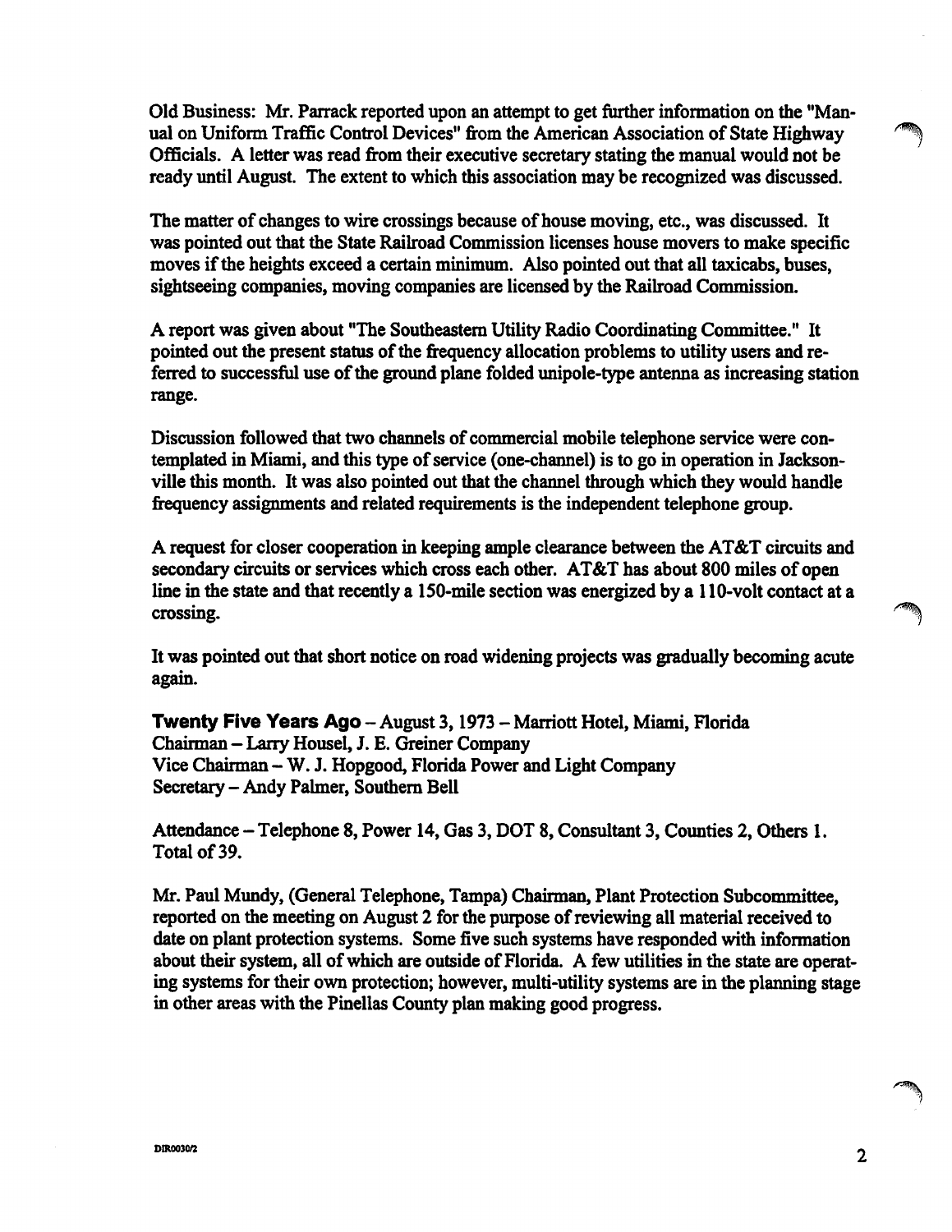A film entitled "The Cutest Little Number in Town," prepared for the Houston area to adver tise their system, was shown illustrating the use of various colors and a single number to call. The discussion that followed indicated there was considerable interest in such a system, if not for the entire state, then for each major metropolis area.

A report from the Utility Accommodations Guide Subcommittee stated that the most recent mailing of the guide failed to contain changes which were imderstood to have been agreed to in meetings previously held in Tallahassee with the Department of Transportation officials for this purpose. The subcommittee recommended another meeting to point out these omis sions and to state once again the portions of the guide which are still unacceptable to some of the state utility organizations.

## TREASURER'S REPORT - Hamid Zahir

The balance after the Spring Meeting is \$1,529.78

## FLORIDA DEPARTMENT OF TRANSPORTATION UPDATE - Ken Weldon

Mr. Weldon reported that the final UAM Workshop has been scheduled. He then presented a handout covering the following topics:

- UAM November 1998 target date set by FDOT
- DEP survey on conflict manholes
- FDOT National Survey on Utility Relocation Issues
- State Design Conference (only 5 utilities attended)
- Future workshops at next four FUCC meetings
	- Exception Process
	- MOT
	- Pay Items
	- Two-day workshop on selected topics
- JPA
- Revised Pole/Post Research Scope of Services (University of Florida)
- WordPerfect Forms in-lieu of InForms until internet version available

John Jemigan distributed a handout on GTE area code change (727) effective February 1, 1999.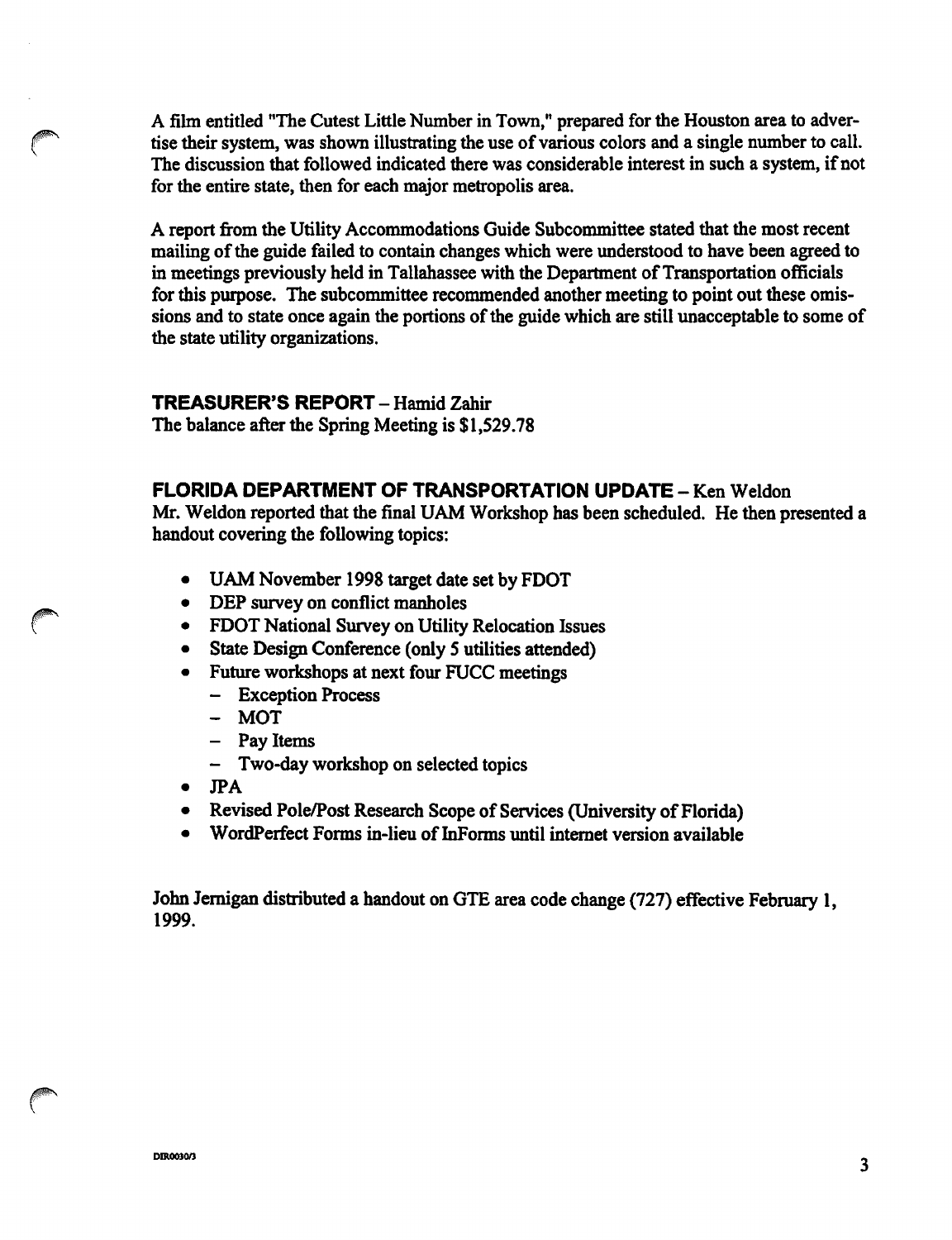# GUEST SPEAKER - Paul Scott, FHWA - ICTEA Act

Mr, Scott reviewed the Transportation Equity Act for the 21st Century Highway Bill, com monly known as TEA21.

- Rebuilding America's highways and empire
- Improving safety
- Protection of the environment
- Impact on utilities
	- One Call
		- record investment
		- more money
		- highway projects
		- relocations
		- urban ROW needs
	- ITS (Intelligent Transportation System)
		- \$217 billion six-year program
			- ♦ \$21.5 billion 1998
			- ♦ \$27.8 billion 2003
			- ♦ Original ISTEA was \$155 billion

For more information, see the distributed brochure or visit FHWA's home page at www.fhwa.dot.gov/tea21. Mr. Scott can be telephoned at (202)366-4104 or e-mailed at paul.scott@fhwa.dot.gov.

Chairman Pellico presented a speaker appreciation award.

# BUSINESS SESSION

# FDOT DISTRICT REPORTS

## District I - Jerrold R. Whitt

The District I Semiannual Meeting will be held on September 9, 1998, at the City of Palmetto Golf & Country Club. The cost will be \$16. The theme for this meeting is JPAs, and there will be a mystery guest speaker.

District I, in parmership with District V, has started a statewide JPA training seminar. These are being held at the request of the utility companies interested in starting to do JPAs. Any one interested can contact Jerrold Whitt or Roy Brentley to schedule one.

Also, District I is holding training on the Utility Schedule at the request and/or urging of the District I utility staff.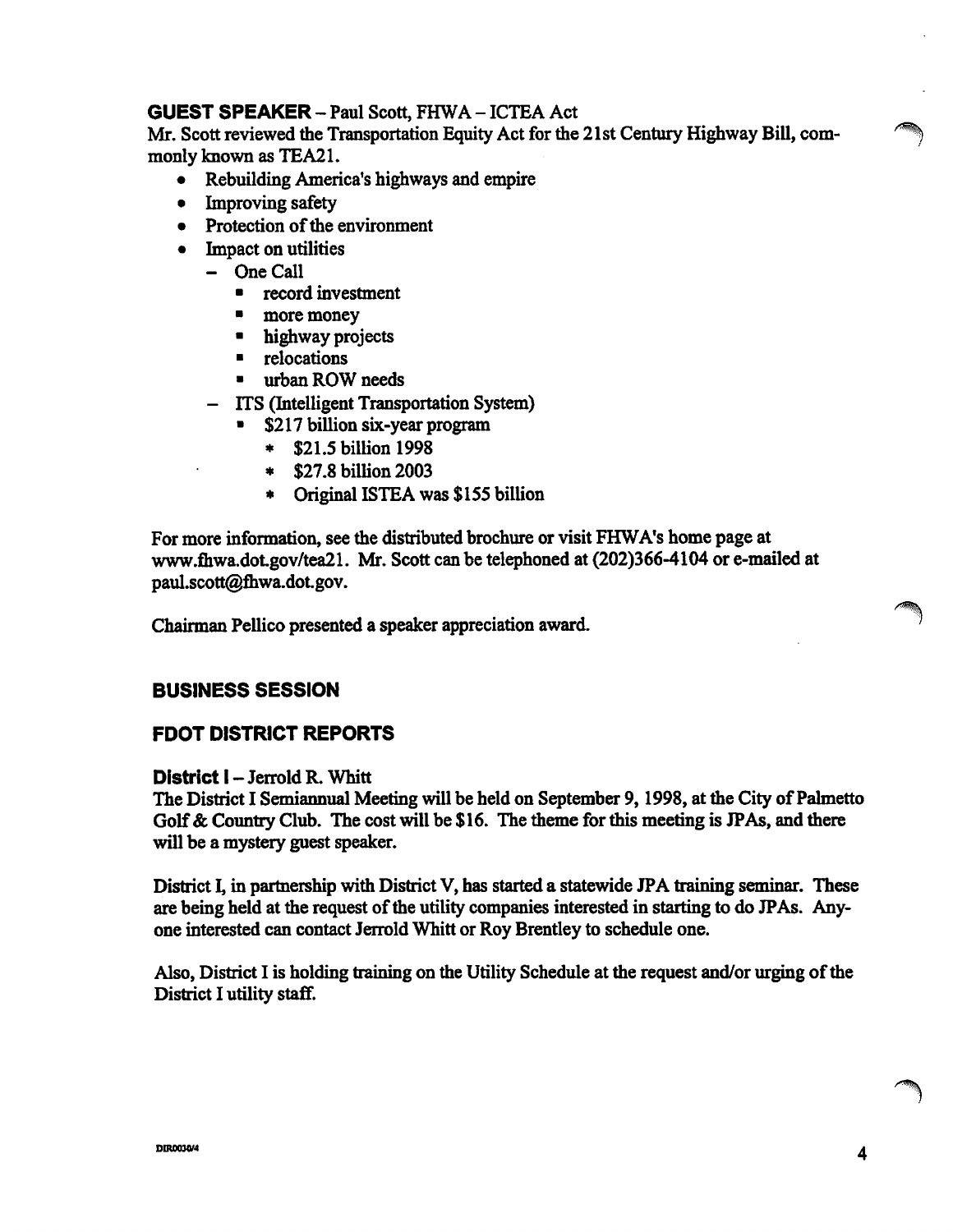#### District II – Vince Camp

A Utility Liaison Meeting was held Jime 1, 1998 at Holiday Inn, Lake City, Florida. There were 95 in attendance. Local roadway contractors were also invited.

During the morning session there were demonstrations on directional boring from Molehead Directional Boring, Palm Coast Vacuum Excavation, Tampa Bay Engineering, and Utilitiscope Corporation. In the afternoon session, the keynote speaker was Mr. Bob Burleson, FTBA President. The remainder of the meeting included a Utilities Update with discussion on FDOT one-number and permit issues. Sunshine State One Call update, and open discus sion on road building/utility coordination.

Raffling of door prizes closed out the session. General sponsors were Alltel Communication, AT&T, Ditch Witch, F. R. Aleman, Florida Gas Transmission, Florida Power Corp., George F. Yount, Gulf Island Pipe, Henkels & McCoy, Jacksonville Area Utility Coordinating Committee, Lochrane Engineering, TECO/People's Gas, and United Water of Florida. Ex hibitors/Sponsors included Sunshine State One Call, Tampa Bay Engineering, Insituform Technologies, Molehead Directional Boring, No Cuts, and Utiliscope Corp.

### District III - Sunny DeCoster, Sr.

The next District III Utility Liaison Committee Meeting will be held August 28, 1998, at the Harbor House in Panama City, Florida. The items on the proposed agenda are selective clearing and grubbing update, by Brian Blanchard; proposal to use the plans consultant to perform utility negotiation, by Hal Gore, Jr.; five-year work plan update, by Gene Martin; results of the JPA research survey, by Steven Tidwell; and Utility Adjustment Plans sug gested improvements, by Vince Camp. All are welcome to attend.

#### District  $\mathbf{N}$  – Rocky DePrimo

The District IV Utility Office completed the mailout of its five-year work program to all utilities within the District. The District continues to mail out the monthly status report on all projects in the production and letting cycles. The District has initiated a proactive approach to advance utility relocation. Utility companies who have submitted a relocation schedule on a project will be sent final plans at the production date, which is usually seven months prior to construction beginning.

#### District V

The District V Liaison Conference is scheduled for January 1999, site and date yet to be de termined.

Richard Taylor was recognized as an 18-year FUCC member. Richard has recently retired from FDOT and will be working for TBE. He will still be available to provide his input to FUCC. Thank you, Richard, for your years of dedication.

#### District VI - Jim McGetrick.

The next meeting has been rescheduled for the end of October. It will be at the Rusty Peli can, Miami, Florida. Speakers will be announced at a later date.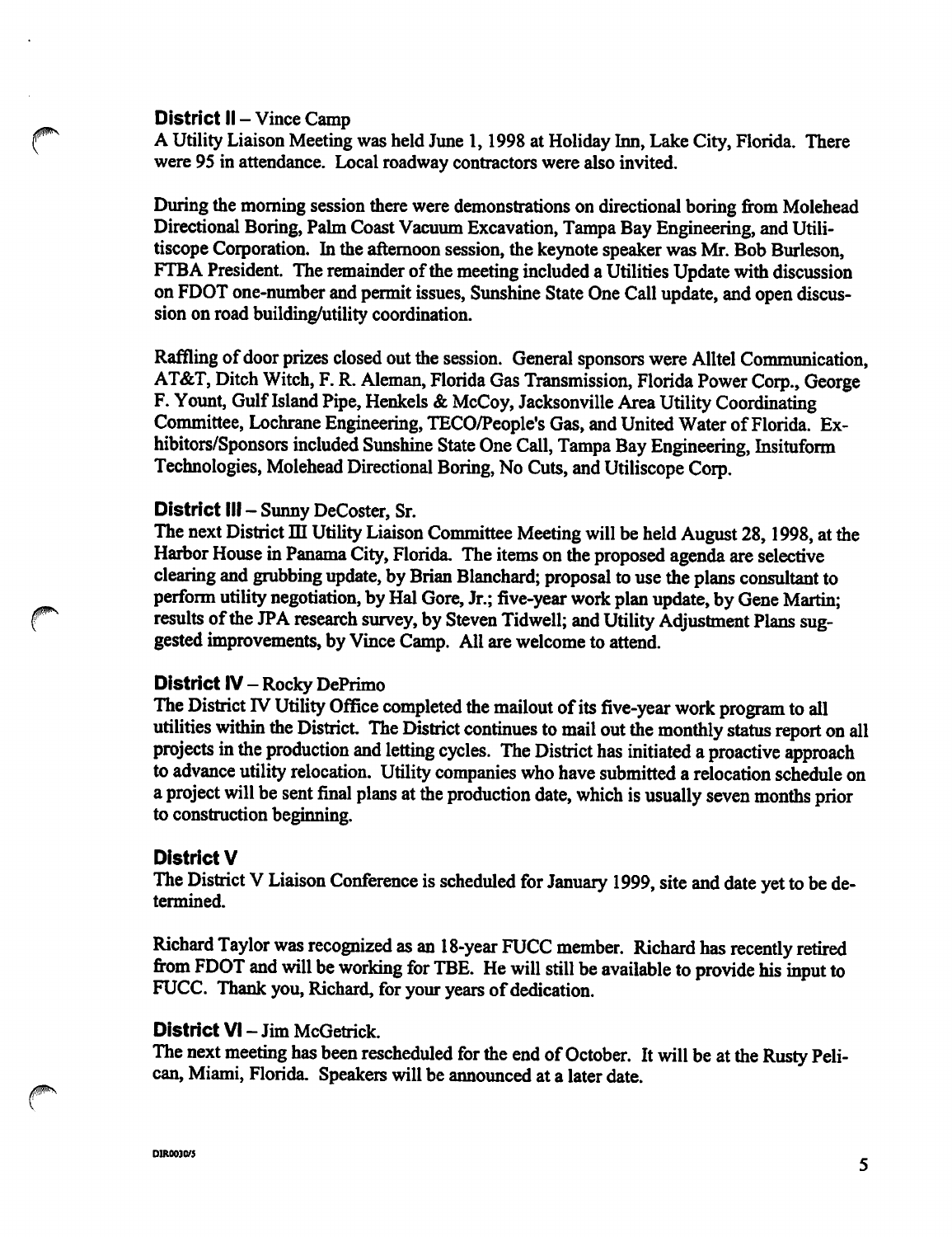## District VII - Art Gilmore

The next meeting will be held September 18, 1998, at the Plantation hm, Crystal River, Florida. All are invited. The agenda will be mailed in August.

## TURNPIKE UPDATE - Jim Haynie

All of S. C. Parkway is advertised and/or under construction. Polk Parkway from 1-4 to south Florida is scheduled to open Sunday. The SUE contract for the Turnpike will be executed next week. The Design Build Contract for the new district offrce at Turkey Lake is being advertised.

# UTILITY NOTIFICATION CENTER REPORT - Bill Heath

|                          | 1998      | 1997      | Inc./Dec. |
|--------------------------|-----------|-----------|-----------|
| <b>Tickets</b>           | 555,298   | 513,058   | 8.23%     |
| Transmission             | 4,353,851 | 3,263,492 | 33.41%    |
| <b>Phone Calls</b>       | 288,053   | 287,504   | .19%      |
| Speed of Answer          | 25.93     | 19.75     | -         |
| <b>Total Members</b>     | 491       |           |           |
| <b>Associate Members</b> | 80        |           |           |

Counties with highest ticket volumes: 1-Broward, 2-Dade, 3-Palm Beach.

Transition Update: New building in DeBary is progressing on schedule. The new call center will be on-line January 4,1999.

# INTEREST GROUPS REPORT

**Power**  $-$  Chuck Easterling

Twenty-eight members were in attendance.

Topics of discussion:

- FCG update and discussion
	- UAM Draft review and comments
	- 3R hazard zones
	- Benefit/cost analysis
- Permits process
- FDOT proposed subordination form discussion
- NEC vs. NESC area lighting issues PSC

New Power Interest Group Chairman - Art Gilmore, Florida Power Corp.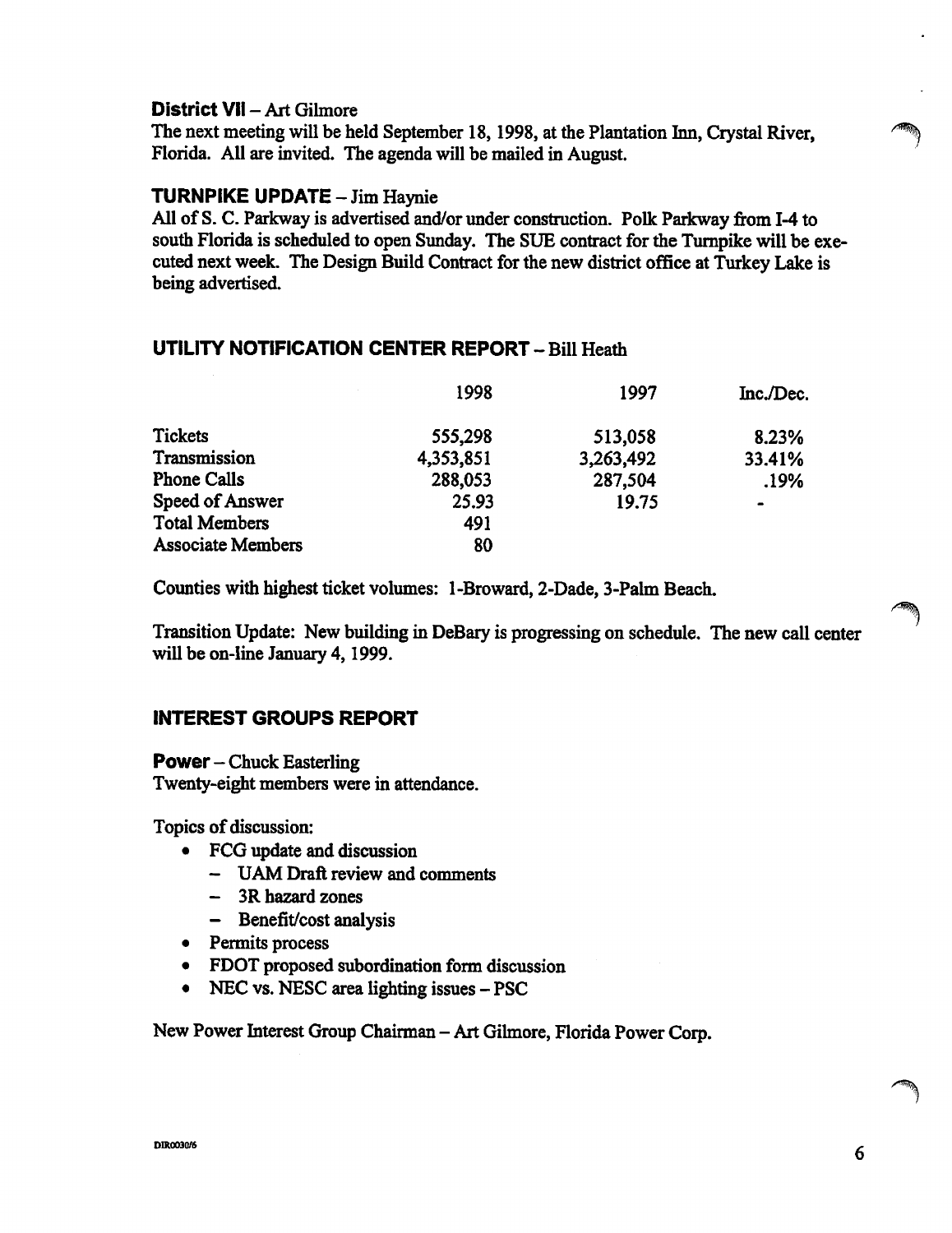### Telecommunications - Earl Christian

Twenty-one members were in attendance.

Topics of discussion:

- Crossing on railroad R/W and associated charges by these companies
- Low-speed rail in Orlando
- GTE's pro-active damage-prevention campaign
- Sunshine One Call's enforcement video availability
- Draft version of DOT's Subordinate Agreement
- Sprint's emergency restoration procedures and policies
- Concerns about poles with 6-foot bases being placed in the limited area of R/W
- Concems about the amount of time it takes the DER to approve permits or even de termine if it falls under their jurisdiction

Underground - Bob Janowksi, Pinellas County Approximately 20 members were in attendance.

JPA Survey Update - Steve Tidwell

- Delivered draft to DOT<br>• Survey was well receive
- Survey was well received by utility; however, there were concerns such as streamlining system. Handbooks need to be produced and issued.
- Final document tentatively in 30 days

Sunshine State One Call Update - Cheryl Ritter

- Status of new building completion by January 1
- New software that will be available on Intemet
- Producing video for contractors January 1

General Discussion - JPA Utility Estimate vs. Contractor's Price

- Discussed ways to prevent problem with contractors possibly front-loading utility work to lower roadway cost with the intent of getting the job
- Billy Hattaway to get back with L. Washington on this problem

New Underground Interest Group Chairman - Lawree Washington, TECO (PGAS)

# SUBCOMMITTEE REPORTS

UAM-KenWeldon An update was given.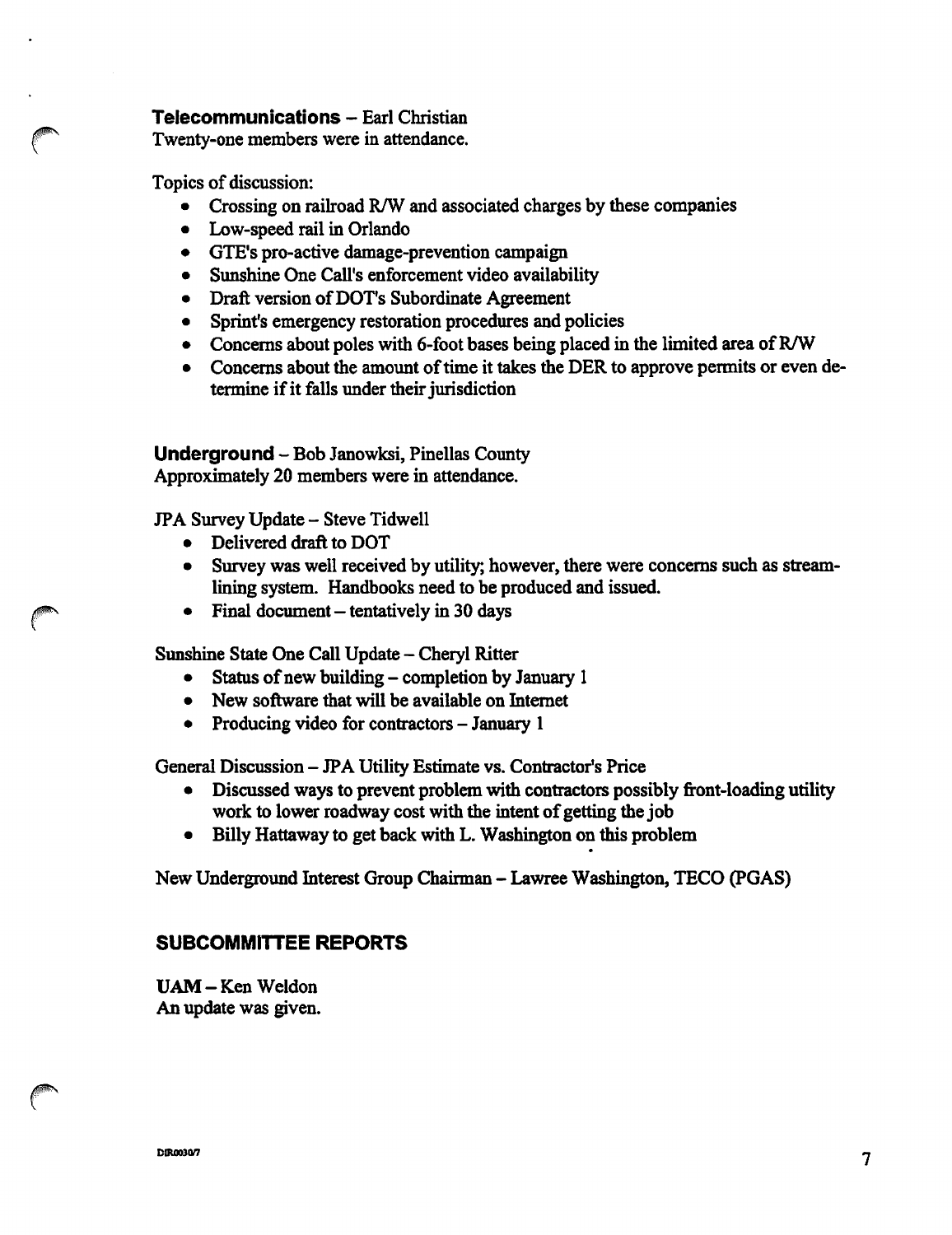# Addendum to UAM Report - Tom Kennedy (09/14/98)

The UAM Subcommittee met on May 28, 1998, and formulated a response which was pre sented at the FOOT UAM Workshop on May 29,1998. The response largely reiterated points made at the previous workshop and made the same requests for changes.

Some points made by FDOT at the workshop include:

- Criteria from the PPM will now be placed in the UAM and be the criteria to follow until a new version of the UAM is adopted.
- Exceptions will be required for deviations on all new construction, RRR projects, and new utility installations.

It is anticipated that another workshop will be scheduled in late November 1998.

Joint Use - Mark Sweet No report.

Electronic Permitting - Bill Hetherington No report.

FDOT Pay Items - Carlos Solis No report.

By-Laws Review - Jan Sands Ash No report.

CADD Transfer - Jan Sands Ash An overview of Thursday's presentation was given.

# Conference Planning - Betsy Becker

- Future meetings:
	- November 1998, Adams Mark, Clearwater, Florida
	- February 1999, Ocala Hilton, Ocala, Florida
	- May 1999, Jupiter Beach, Florida
	- July/August 1999, Marco Island Hilton, Marco Island, Florida
- FDOT will be attending these meetings.
- Sponsors are needed.
- Thank you's go to One Call for the trade show at this meeting.

## Membership - Dan Buol

Hamid Zahir, Treasurer, will be retiring. Cheryl Ritter will fill the Treasurer's position with assistance finm Tom Duggar as Co-Treasurer.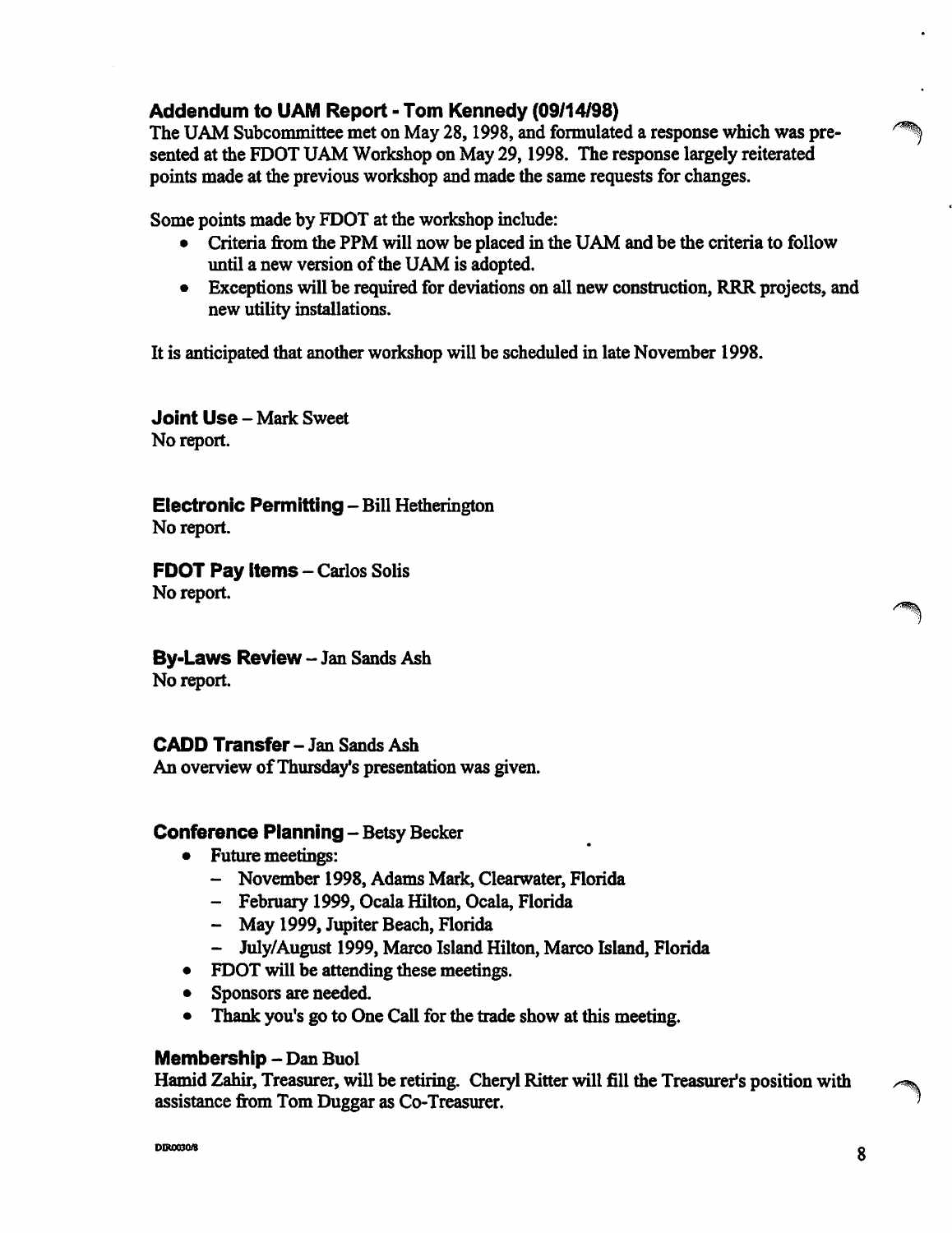### Steering - John Jernigan, Vice Chairman

- Proposal to raise registration fees to offset higher costs for hotels and restaurants
- Conference Planning Committee to make decision on Thursday evening activities as monies are available
- Bylaw changes approved Jan Ash
- Next confirmed meeting is November 4, 5, 6, 1998 Adam's Mark, Clearwater, Florida
- Nominations Subcommittee Chuck Easterling

### Program Planning - Dennis LaBelle

Plans are under way for the Second Annual Educational Seminar at the May meeting. Topics include Pole Loading Analysis, Steve Hodgin; What is a Locate, Bob Milliken and Bill Heath; Micro Tunneling - Directional Boring/Jack & Bore, Carlos Solis; Communication Interest Group Presentation by Bell South, Rich Goodman; Highway Safety, Ken Weldon; and CADD Interface Update, Jan Ash and Bill Gerry.

Chairman Pellico handed out recognition plaques to the following sponsors: ICF Kissen; PB&J; Pledger, Inc.; Bell South; Soft Dig; and Metcalf & Eddy.

Chairman Pellico presented two Liaison Person of the Year Awards. Thomas F. Kennedy has represented Florida Power Corp. in many planning and coordinating committees since 1981. Kenneth E. Weldon has held both public and private positions in Florida's utility in dustry since 1966.

Chairman Pellico presented the Malcolm Yancey Award to Thomas J. Duggar, Jr. Mr. Duggar has served not only the FUCC in various committees, task teams, and offices, but has also served in a service organization in his community for over 20 years.

Nominations were made for the FUCC Secretary; Chuck Easterling was selected. William Hetherington moves to the Vice-Chairman position, and John Jemigan becomes the FUCC Chairman.

With no further discussions or comments, the meeting is adjourned by Chairman John Jemi gan.

The next meeting will be held in November, 1998, at Adams Mark, Clearwater, Florida.

William F. Hetherington, P.E. Secretary, FUCC